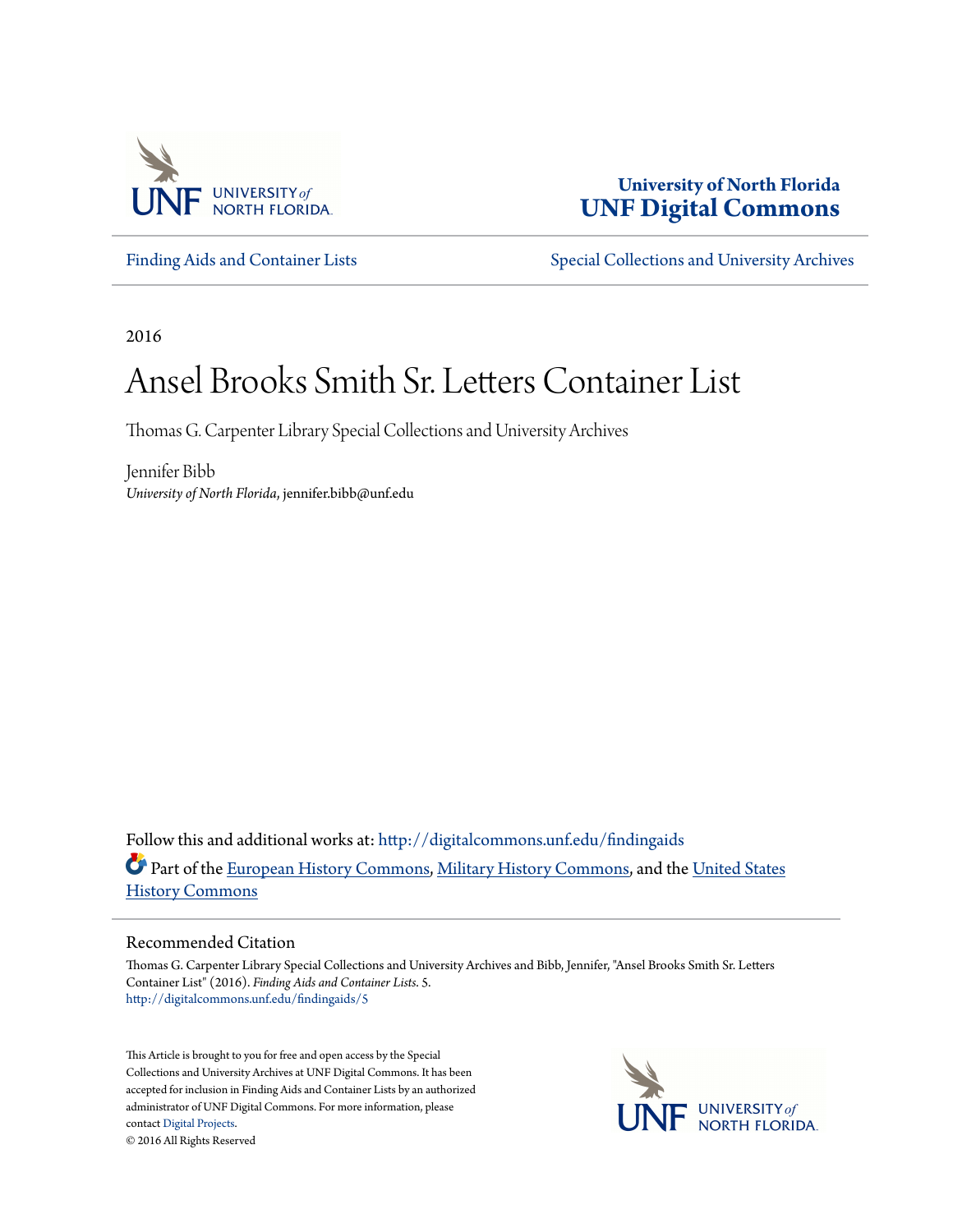# Ansel Brooks Smith Sr. Letters

# 1917-1919

# Box 1:

|               | 1. | Ansel Brooks Smith-Mrs. Marie Smith, August 20, 1917, No Location Noted                     |
|---------------|----|---------------------------------------------------------------------------------------------|
|               | 2. | Ansel Brooks Smith-Mrs. Marie Smith, July 21, 1917, Lansing, Michigan                       |
|               | 3. | Ansel Brooks Smith-Mrs. Marie Smith, August 22, 1917, No Location Noted                     |
|               | 4. | Ansel Brooks Smith-Mrs. Marie Smith, July 23, 1917, Lansing, Michigan                       |
|               | 5. | Ansel Brooks Smith-Mrs. Marie Smith, July 29, 1917, Lansing, Michigan                       |
|               | 6. | Ansel Brooks Smith-Mrs. Marie Smith, July 31, 1917, Lansing, Michigan                       |
|               | 7. | Ansel Brooks Smith-Mrs. Marie Smith, July 31, 1917, Lansing, Michigan                       |
|               | 8. | Ansel Brooks Smith-Mrs. Marie Smith, No Date Noted, Lansing, Michigan                       |
|               | 9. | Ansel Brooks Smith-Mrs. Marie Smith, August 2, 1917, Lansing, Michigan                      |
|               |    | 10. Ansel Brooks Smith-Mrs. Marie Smith, August 3, 1917, Lansing, Michigan                  |
|               |    | 11. Ansel Brooks Smith-Mrs. Marie Smith, August 3, 1917, Lansing, Michigan                  |
|               |    | 12. Ansel Brooks Smith-Mrs. Marie Smith, August 4, 1917, Detroit, Michigan                  |
|               |    | 13. Ansel Brooks Smith-Mrs. Marie Smith, August 5, 1917, Jefferson City, Missouri           |
|               |    | 14. Ansel Brooks Smith-Mrs. Marie Smith, August 6, 1917, Lansing, Michigan (Possible        |
|               |    | Incorrect Date)                                                                             |
|               |    | 15. Ansel Brooks Smith-Mrs. Marie Smith, August 7, 1917, Jefferson City, Missouri           |
|               |    | 16. Ansel Brooks Smith-Mrs. Marie Smith, August 7, 1917, Jefferson City, Missouri           |
|               |    | 17. Ansel Brooks Smith-Mrs. Marie Smith, August 8, 1917, Nevada, Missouri                   |
|               |    | 18. Ansel Brooks Smith-Mrs. Marie Smith, August 9, 1917, Nevada, Missouri                   |
|               |    | 19. Ansel Brooks Smith-Mrs. Marie Smith, August 10, 1917, St. Louis, Missouri               |
|               |    | 20. Ansel Brooks Smith-Mrs. Marie Smith, August 11, 1917, St. Louis, Missouri               |
|               |    | 21. Ansel Brooks Smith-Mrs. Marie Smith, August 12, 1917, St. Louis, Missouri               |
|               |    | 22. Ansel Brooks Smith-Mrs. Marie Smith, August 16, 1917, St. Louis, Missouri               |
|               |    | 23. Ansel Brooks Smith-Mrs. Marie Smith, August 17, 1917, St. Louis, Missouri               |
|               |    | 24. Ansel Brooks Smith-Mrs. Marie Smith, September 9, 1917, Indianapolis, Indiana           |
|               |    | 25. Ansel Brooks Smith-Mrs. Marie Smith, September 10, 1917, Indianapolis, Indiana          |
| <b>Box 2:</b> |    |                                                                                             |
|               | 1. | Ansel Brooks Smith-Mrs. Marie Smith, September 11, 1917, Fort Benjamin Harrison,<br>Indiana |
|               |    | 2. Ansel Brooks Smith-Mrs. Marie Smith, September 12, 1917, Indianapolis, Indiana           |

- 3. Ansel Brooks Smith-Mrs. Marie Smith, November 25, 1917, Indianapolis, Indiana
- 4. Ansel Brooks Smith-Mrs. Marie Smith, November 26, 1917, Indianapolis, Indiana
- 5. Ansel Brooks Smith-Mrs. Marie Smith, November 26, 1917, No Location Noted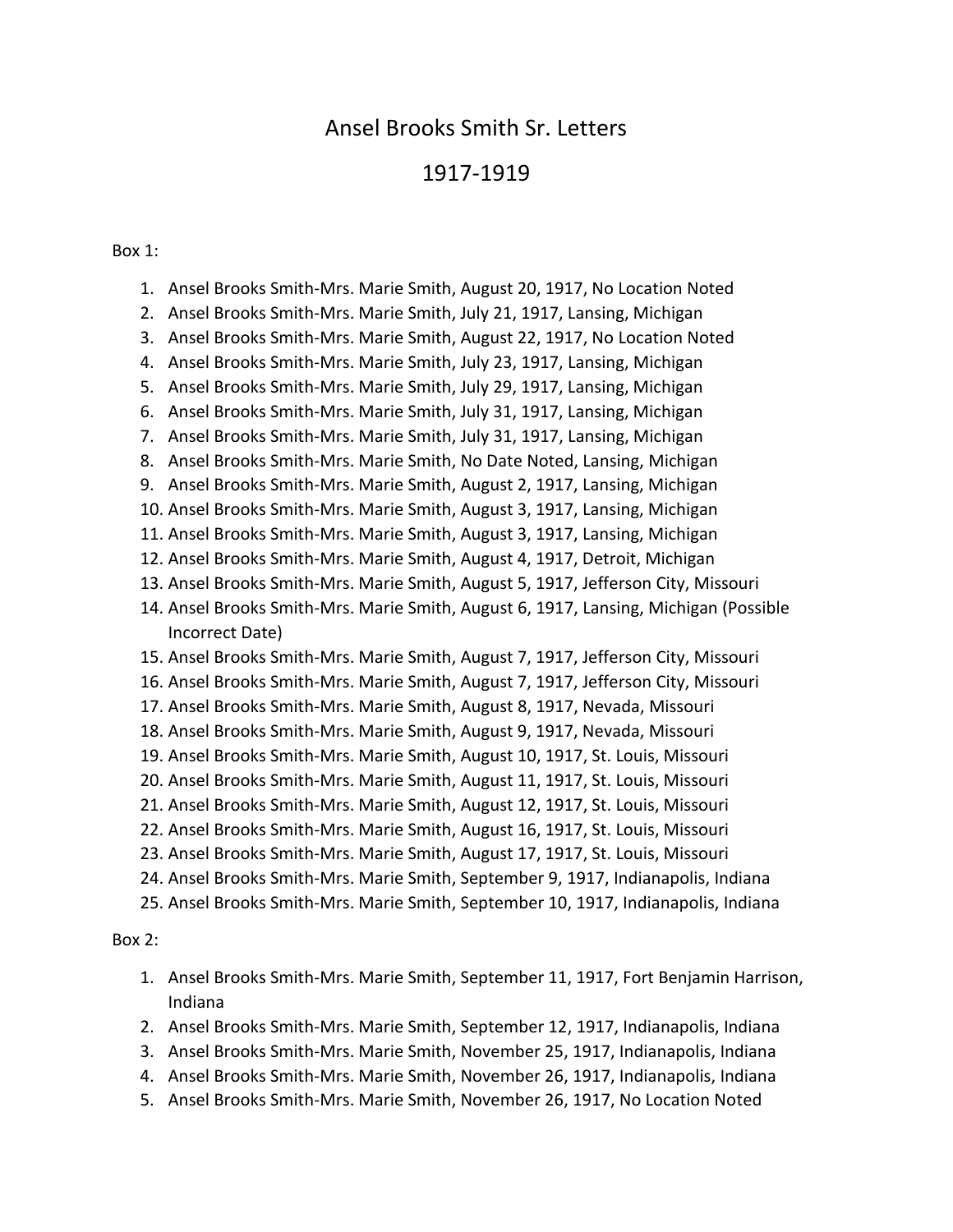7. Ansel Brooks Smith-Mrs. Marie Smith, December 7, 1917, No Location Noted 8. Ansel Brooks Smith-Mrs. Marie Smith, December 10, 1917, No Location Noted 9. Ansel Brooks Smith-Mrs. Marie Smith, December 10, 1917, No Location Noted 10. Ansel Brooks Smith-Mrs. Marie Smith, December 12, 1917, No Location Noted 11. Ansel Brooks Smith-Mrs. Marie Smith, December 12, 1917, No Location Noted 12. Ansel Brooks Smith-Mrs. Marie Smith, December 19, 1917, No Location Noted 13. Ansel Brooks Smith-Mrs. Marie Smith, December 20, 1917, No Location Noted 14. Ansel Brooks Smith-Mrs. Marie Smith, December 29, 1917, Indianapolis, Indiana 15. Ansel Brooks Smith-Mrs. Marie Smith, December 30, 1917, Indianapolis, Indiana 16. Ansel Brooks Smith-Mrs. Marie Smith, December 29, 1917, Indianapolis, Indiana 17. Ansel Brooks Smith-Mrs. Marie Smith, December 31, 1917, Indianapolis, Indiana 18. Ansel Brooks Smith-Mrs. Marie Smith, December 31, 1917, Indianapolis, Indiana 19. Ansel Brooks Smith-Mrs. Marie Smith, No Date Noted, France 20. Marie Smith, No Date Noted, Grand Rapids, Michigan 21. Ansel Brooks Smith-Mrs. Marie Smith, Children, and Tud, January 3, 1918, Jersey City, New Jersey 22. Ansel Brooks Smith-Mrs. Marie Smith, January 3, 1918, Jersey City, New Jersey 23. Ansel Brooks Smith-Mrs. Marie Smith, January 4, 1918, Jersey City, New Jersey

6. Ansel Brooks Smith-Mrs. Marie Smith, December 6, 1917, No Location Noted

#### Box 3:

- 1. Ansel Brooks Smith-Mrs. Marie Smith, January 6, 1918, New Jersey
- 2. Ansel Brooks Smith-Mrs. Marie Smith, January 7, 1918, Portland, Maine
- 3. Ansel Brooks Smith-Mrs. Marie Smith, January 26, 1918, Marked as "Unstated"
- 4. Ansel Brooks Smith-Mrs. Marie Smith, February 2, 1918, France
- 5. Ansel Brooks Smith-Mrs. Marie Smith, February 4, 1918, France
- 6. Ansel Brooks Smith-Mrs. Marie Smith, February 6, 1918, France
- 7. Ansel Brooks Smith-Mrs. Marie Smith, February 7, 1918, France
- 8. Ansel Brooks Smith-Mrs. Marie Smith, February 8, 1918, France
- 9. Ansel Brooks Smith-Mrs. Marie Smith, February 9, 1918, France
- 10. Ansel Brooks Smith-Mrs. Marie Smith, February 12, 1918, France
- 11. Ansel Brooks Smith-Mrs. Marie Smith, February 14, 1918, France
- 12. Ansel Brooks Smith-Mrs. Marie Smith, February 15, 1918, France
- 13. Ansel Brooks Smith-Mrs. Marie Smith, February 17, 1918, France
- 14. Ansel Brooks Smith-Mrs. Marie Smith, February 19, 1918, France
- 15. Ansel Brooks Smith-Mrs. Marie Smith, February 20, 1918, France
- 16. Ansel Brooks Smith-Mrs. Marie Smith, February 21, 1918, France
- 17. Ansel Brooks Smith-Mrs. Marie Smith, February 23, 1918, France
- 18. Ansel Brooks Smith-Mrs. Marie Smith, February 24, 1918, France
- 19. Ansel Brooks Smith-Mrs. Marie Smith, February 26, 1918, France
- 20. Ansel Brooks Smith-Mrs. Marie Smith, February 27, 1918, France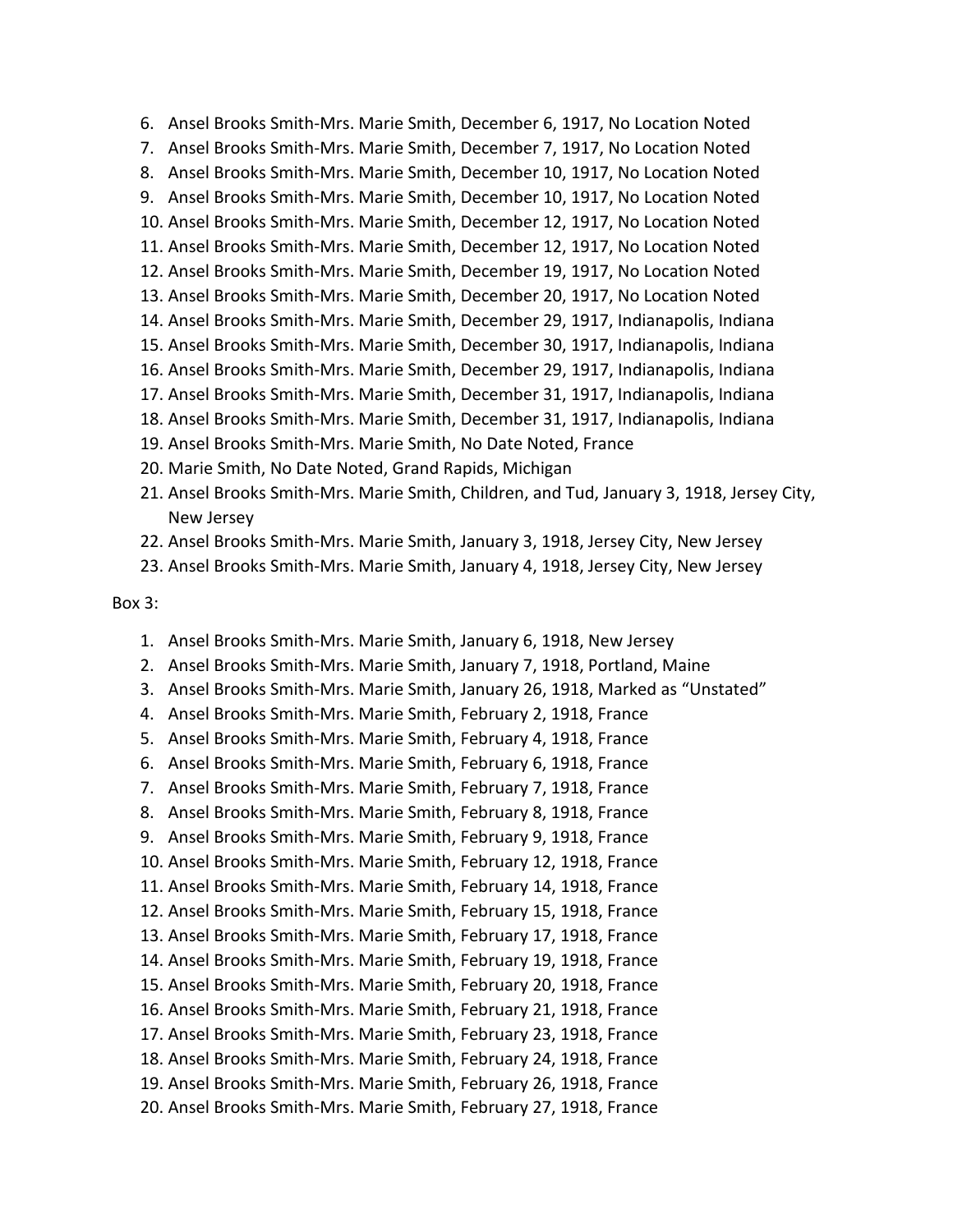#### Box 4:

- 1. Ansel Brooks Smith-Mrs. Marie Smith, February 28, 1918, France
- 2. Ansel Brooks Smith-Mrs. Marie Smith, February 28, 1918, France
- 3. Ansel Brooks Smith-Mrs. Marie Smith, March 2, 1918 and March 3, 1918, France
- 4. Ansel Brooks Smith-Mrs. Marie Smith, March 5, 1918, France
- 5. Ansel Brooks Smith-Mrs. Marie Smith, March 7, 1918, France
- 6. Ansel Brooks Smith-Mrs. Marie Smith, March 8, 1918, France
- 7. Ansel Brooks Smith-Mrs. Marie Smith, March 9, 1918, France
- 8. Ansel Brooks Smith-Mrs. Marie Smith, March 10, 1918, France
- 9. Ansel Brooks Smith-Mrs. Marie Smith, March 11, 1918, France
- 10. Ansel Brooks Smith-Mrs. Marie Smith, March 13, 1918, France
- 11. Ansel Brooks Smith-Mrs. Marie Smith, March 14, 1918, France
- 12. Ansel Brooks Smith-Mrs. Marie Smith, March 16, 1918, France
- 13. Ansel Brooks Smith-Mrs. Marie Smith, March 17, 1918, France
- 14. Ansel Brooks Smith-Mrs. Marie Smith, March 18, 1918, France
- 15. Ansel Brooks Smith-Mrs. Marie Smith, March 20, 1918, France
- 16. Ansel Brooks Smith-Mrs. Marie Smith, March 22, 1918, France
- 17. Ansel Brooks Smith-Mrs. Marie Smith, March 24, 1918, France
- 18. Ansel Brooks Smith-Mrs. Marie Smith, March 26, 1918, France

#### Box 5:

1. Ansel Brooks Smith-Mrs. Marie Smith, March 26, 1918, France 2. Ansel Brooks Smith-Mrs. Marie Smith, March 27, 1918, France 3. Ansel Brooks Smith-Mrs. Marie Smith, March 29, 1918, France 4. Ansel Brooks Smith-Mrs. Marie Smith, March 30, 1918, France 5. Ansel Brooks Smith-Mrs. Marie Smith, March 31, 1918, France 6. Ansel Brooks Smith-Mrs. Marie Smith, No Date Noted, France 7. Ansel Brooks Smith-Mrs. Marie Smith, April 4, 1918, France 8. Ansel Brooks Smith-Mrs. Marie Smith, April 5, 1918, France 9. Ansel Brooks Smith-Mrs. Marie Smith, April 7, 1918, France 10. Ansel Brooks Smith-Mrs. Marie Smith, April 8, 1918, France 11. Ansel Brooks Smith-Mrs. Marie Smith, April 9, 1918, France 12. Ansel Brooks Smith-Mrs. Marie Smith, April 13, 1918, France 13. Ansel Brooks Smith-Mrs. Marie Smith, April 14, 1918, France 14. Ansel Brooks Smith-Mrs. Marie Smith, April 15, 1918, France 15. Ansel Brooks Smith-Mrs. Marie Smith, April 16, 1918, France 16. Ansel Brooks Smith-Mrs. Marie Smith, April 17, 1918, France 17. Ansel Brooks Smith-Mrs. Marie Smith, April 18, 1918, France 18. Ansel Brooks Smith-Mrs. Marie Smith, April 19, 1918, France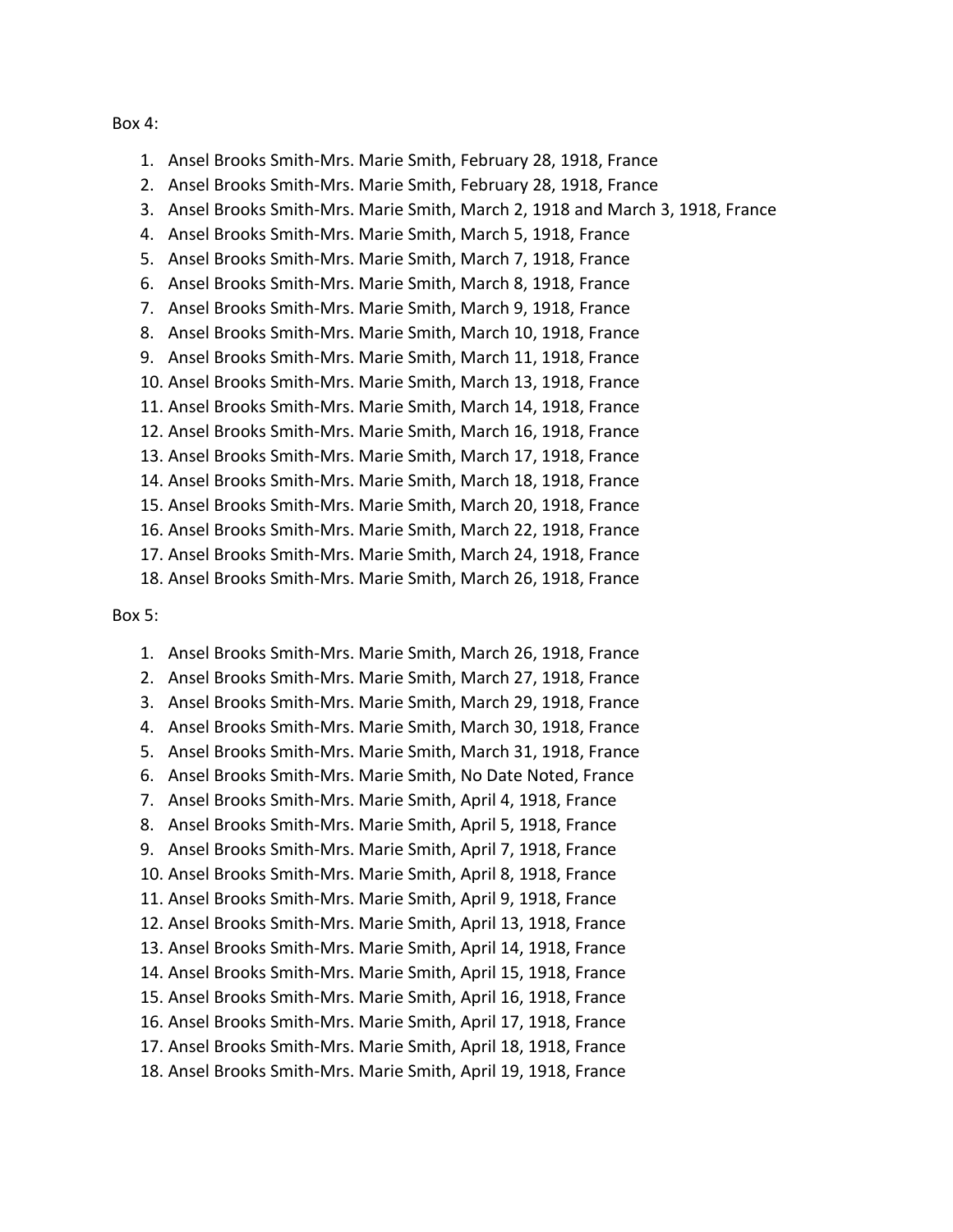#### Box 6:

1. Ansel Brooks Smith-Mrs. Marie Smith, April 20, 1918, France 2. Ansel Brooks Smith-Mrs. Marie Smith, April 22, 1918, France 3. Ansel Brooks Smith-Mrs. Marie Smith, April 24, 1918, France 4. Ansel Brooks Smith-Mrs. Marie Smith, April 26, 1918, France 5. Ansel Brooks Smith-Mrs. Marie Smith, April 27, 1918, France 6. Ansel Brooks Smith-Mrs. Marie Smith, April 28, 1918, France 7. Ansel Brooks Smith-Mrs. Marie Smith, April 29, 1918, France 8. Ansel Brooks Smith-Mrs. Marie Smith, May 1, 1918, France 9. Ansel Brooks Smith-Mrs. Marie Smith, May 3, 1918, France 10. Ansel Brooks Smith-Mrs. Marie Smith, May 4, 1918, France 11. Ansel Brooks Smith-Mrs. Marie Smith, May 6, 1918, France 12. Ansel Brooks Smith-Mrs. Marie Smith, May 9, 1918, France 13. Ansel Brooks Smith-Mrs. Marie Smith, May 10, 1918, France 14. Ansel Brooks Smith-Mrs. Marie Smith, May 11, 1918, France 15. Ansel Brooks Smith-Mrs. Marie Smith, May 12, 1918, France 16. Ansel Brooks Smith-Mrs. Marie Smith, May 13, 1918, France 17. Ansel Brooks Smith-Mrs. Marie Smith, May 14, 1918, France

18. Ansel Brooks Smith-Mrs. Marie Smith, May 14, 1918, France

#### Box 7:

- 1. Ansel Brooks Smith-Mrs. Marie Smith, May 15, 1918, France
- 2. Ansel Brooks Smith-Mrs. Marie Smith, May 17, 1918, France
- 3. Ansel Brooks Smith-Mrs. Marie Smith, May 19, 1918, France
- 4. Ansel Brooks Smith-Mrs. Marie Smith, May 20, 1918, France
- 5. William Alden Smith-Mrs. Marie Smith, May 21, 1918, Washington D.C.
- 6. Ansel Brooks Smith-Mrs. Marie Smith, May 21, 1918, France
- 7. Ansel Brooks Smith-Mrs. Marie Smith, May 22, 1918, France
- 8. Ansel Brooks Smith-Mrs. Marie Smith, May 23, 1918, France
- 9. William Alden Smith-Mrs. Marie Smith, May 25, 1918, Washington D.C.
- 10. Ansel Brooks Smith-Mrs. Marie Smith, May 25, 1918, France
- 11. Ansel Brooks Smith-Mrs. Marie Smith, May 27, 1918, France
- 12. Ansel Brooks Smith-Mrs. Marie Smith, May 29, 1918, France
- 13. Ansel Brooks Smith-Mrs. Marie Smith, May 30, 1918, France
- 14. William Alden Smith-Mrs. Marie Smith, May 31, 1918, Washington D.C.
- 15. Ansel Brooks Smith-Mrs. Marie Smith, June 1, 1918, France
- 16. Ansel Brooks Smith-Mrs. Marie Smith, June 4, 1918, France
- 17. Ansel Brooks Smith-Mrs. Marie Smith, June 6, 1918, France
- 18. Ansel Brooks Smith-Mrs. Marie Smith, June 7, 1918, France
- 19. Ansel Brooks Smith-Mrs. Marie Smith, June 8, 1918, France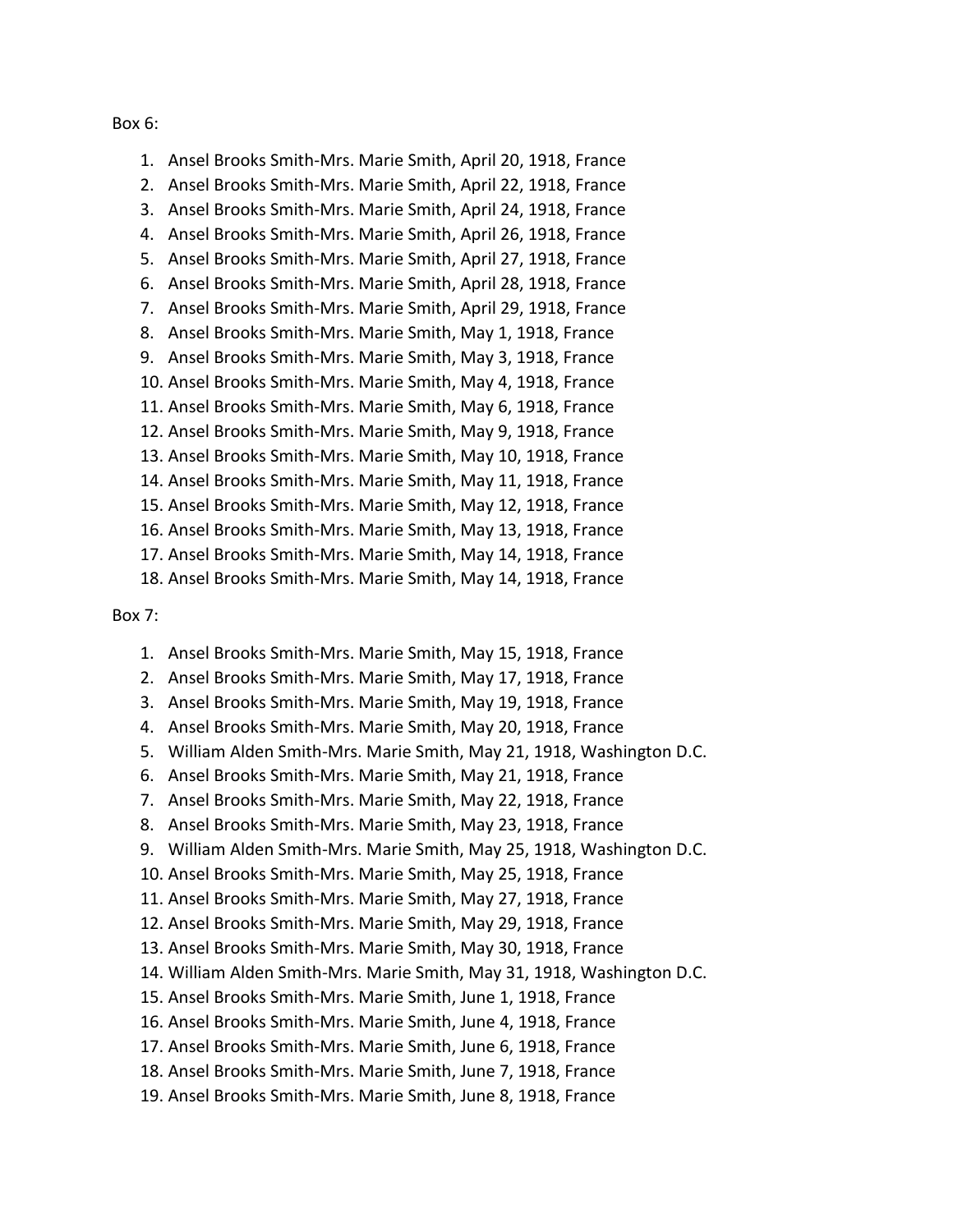- 20. Ansel Brooks Smith-Mrs. Marie Smith, June 10, 1918, France
- 21. Ansel Brooks Smith-Mrs. Marie Smith, June 11, 1918, France
- 22. Ansel Brooks Smith-Mrs. Marie Smith, June 12, 1918, France
- 23. Ansel Brooks Smith-Mrs. Marie Smith, June 14, 1918, France
- 24. Ansel Brooks Smith-Mrs. Marie Smith, June 15, 1918, France
- 25. Ansel Brooks Smith-Mrs. Marie Smith with note from Rosy, June 18, 1918, France
- 26. Ansel Brooks Smith-Mrs. Marie Smith, June 20, 1918, France
- 27. Ansel Brooks Smith-Mrs. Marie Smith, June 23, 1918, France
- 28. Ansel Brooks Smith-Mrs. Marie Smith, June 23, 1918, France
- 29. Ansel Brooks Smith-Mrs. Marie Smith, June 26, 1918, France
- 30. Ansel Brooks Smith-Mrs. Marie Smith, June 27, 1918, France
- 31. Ansel Brooks Smith-Mrs. Marie Smith, June 28, 1918, France
- 32. Ansel Brooks Smith-Mrs. Marie Smith, June 30, 1918, France
- 33. Ansel Brooks Smith-Mrs. Marie Smith, July 1, 1918, France

#### Box 8:

1. Ansel Brooks Smith-Mrs. Marie Smith, July 2, 1918, France 2. Ansel Brooks Smith-Mrs. Marie Smith, July 3, 1918, France 3. Ansel Brooks Smith-Mrs. Marie Smith, July 4, 1918, France 4. Ansel Brooks Smith-Mrs. Marie Smith, July 8, 1918, France 5. Ansel Brooks Smith-Mrs. Marie Smith, July 9, 1918, France 6. Ansel Brooks Smith-Mrs. Marie Smith, July 10, 1918, France 7. Ansel Brooks Smith-Mrs. Marie Smith, July 11, 1918, France 8. Ansel Brooks Smith-Mrs. Marie Smith, July 12, 1918, France 9. Ansel Brooks Smith-Mrs. Marie Smith, July 13, 1918, France 10. Ansel Brooks Smith-Mrs. Marie Smith, July 15, 1918, France 11. Ansel Brooks Smith-Mrs. Marie Smith, July 17, 1918, France 12. Ansel Brooks Smith-Mrs. Marie Smith, July 18, 1918, France 13. Ansel Brooks Smith-Mrs. Marie Smith, July 19, 1918, France 14. Ansel Brooks Smith-Mrs. Marie Smith, July 22, 1918, France 15. Ansel Brooks Smith-Mrs. Marie Smith, July 23, 1918, France 16. Ansel Brooks Smith-Mrs. Marie Smith, July 24, 1918, France 17. Ansel Brooks Smith-Mrs. Marie Smith, July 26, 1918, France 18. Ansel Brooks Smith-Mrs. Marie Smith, July 27, 1918, France 19. Ansel Brooks Smith-Mrs. Marie Smith, July 29, 1918, France 20. Ansel Brooks Smith-Mrs. Marie Smith, August 1, 1918, France 21. Ansel Brooks Smith-Mrs. Marie Smith, August 2, 1918, France 22. Ansel Brooks Smith-Mrs. Marie Smith, August 3, 1918, France 23. Ansel Brooks Smith-Mrs. Marie Smith, August 4, 1918, France 24. Ansel Brooks Smith-Mrs. Marie Smith, August 5, 1918, France 25. Ansel Brooks Smith-Mrs. Marie Smith, August 6, 1918, France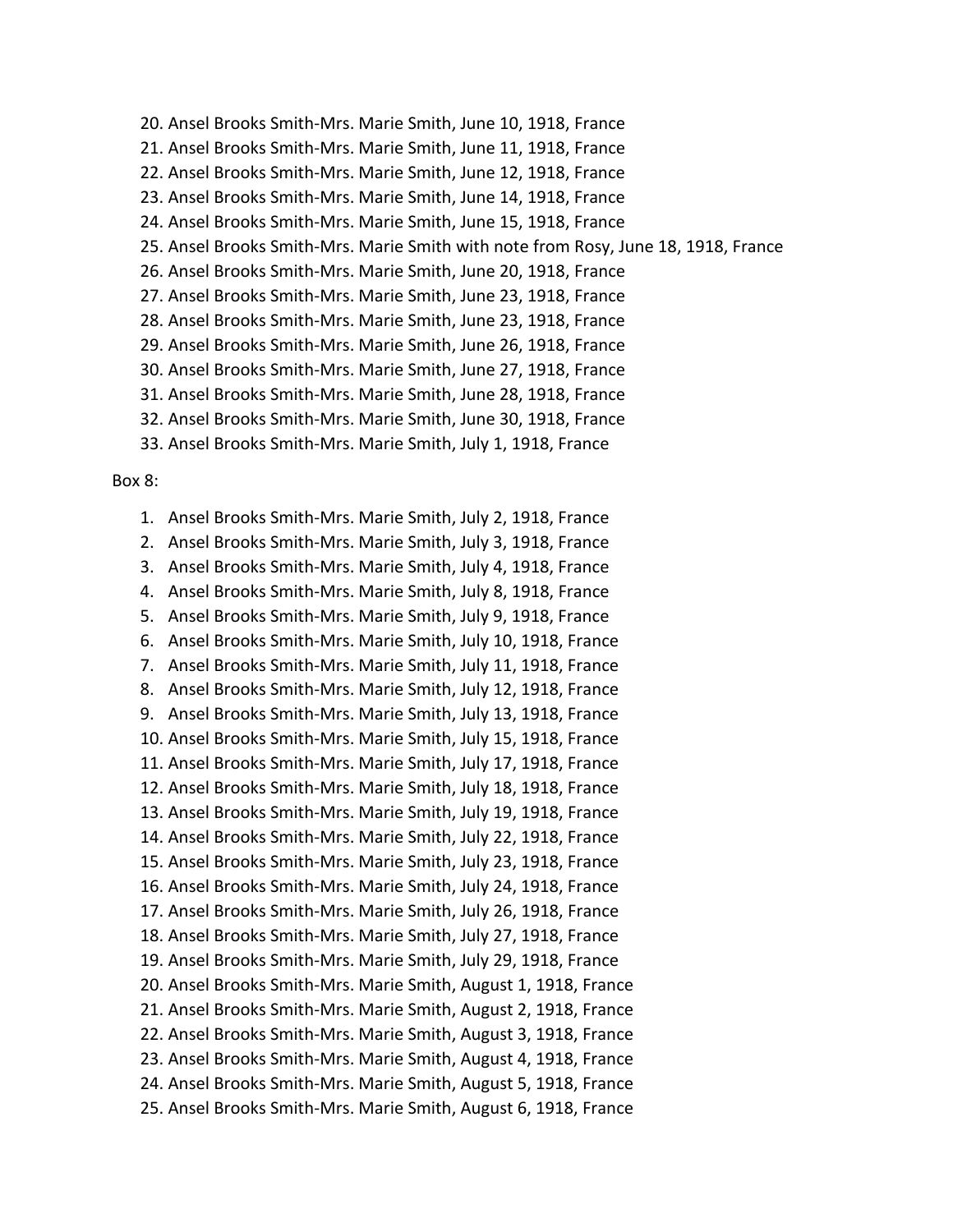26. Ansel Brooks Smith-Mrs. Marie Smith, August 9, 1918, France

27. Ansel Brooks Smith-Mrs. Marie Smith, August 10, 1918, France

28. Ansel Brooks Smith-Mrs. Marie Smith, August 11, 1918, France

29. Ansel Brooks Smith-Mrs. Marie Smith, August 12, 1918, France

30. Ansel Brooks Smith-Mrs. Marie Smith, August 13, 1918, France

31. Ansel Brooks Smith-Mrs. Marie Smith, August 17, 1918, France

# Box 9:

1. Ansel Brooks Smith-Mrs. Marie Smith, August 19, 1918, France 2. Ansel Brooks Smith-Mrs. Marie Smith, August 23, 1918, France 3. Ansel Brooks Smith-Mrs. Marie Smith, August 24, 1918, France 4. Ansel Brooks Smith-Mrs. Marie Smith, August 25, 1918, France 5. Ansel Brooks Smith-Mrs. Marie Smith, August 27, 1918, France 6. Ansel Brooks Smith-Mrs. Marie Smith, August 28, 1918, France 7. Ansel Brooks Smith-Mrs. Marie Smith, August 29, 1918, France 8. Ansel Brooks Smith-Mrs. Marie Smith, September 1, 1918, France 9. Ansel Brooks Smith-Mrs. Marie Smith, September 2, 1918, Dijon, France 10. Ansel Brooks Smith-Mrs. Marie Smith, September 8, 1918, Dijon, France 11. Ansel Brooks Smith-Mrs. Marie Smith, September 9, 1918, Dijon, France 12. Ansel Brooks Smith-Mrs. Marie Smith, September 12, 1918, France 13. Ansel Brooks Smith-Mrs. Marie Smith, September 14, 1918, France 14. Ansel Brooks Smith-Mrs. Marie Smith, September 15, 1918, France 15. Ansel Brooks Smith-Mrs. Marie Smith, September 16, 1918, France 16. Ansel Brooks Smith-Mrs. Marie Smith, September 17, 1918, France 17. Ansel Brooks Smith-Mrs. Marie Smith, September 18, 1918, France 18. Ansel Brooks Smith-Mrs. Marie Smith, September 18, 1918, France 19. Ansel Brooks Smith-Mrs. Marie Smith, September 19, 1918, France 20. Ansel Brooks Smith-Mrs. Marie Smith, September 21, 1918, France 21. Ansel Brooks Smith-Mrs. Marie Smith, September 22, 1918, France 22. Ansel Brooks Smith-Mrs. Marie Smith, September 23, 1918, France 23. Ansel Brooks Smith-Mrs. Marie Smith, September 24, 1918, France 24. Ansel Brooks Smith-Mrs. Marie Smith, September 25, 1918, France 25. Ansel Brooks Smith-Mrs. Marie Smith, September 26, 1918, France 26. Ansel Brooks Smith-Mrs. Marie Smith, September 29, 1918, France 27. Ansel Brooks Smith-Mrs. Marie Smith, September 30, 1918, France 28. Ansel Brooks Smith-Mrs. Marie Smith, October 1, 1918, France

## Box 10:

- 1. Ansel Brooks Smith-Mrs. Marie Smith, October 2, 1918, France
- 2. Ansel Brooks Smith-Mrs. Marie Smith, October 4, 1918, France
- 3. Ansel Brooks Smith-Mrs. Marie Smith, October 5, 1918, France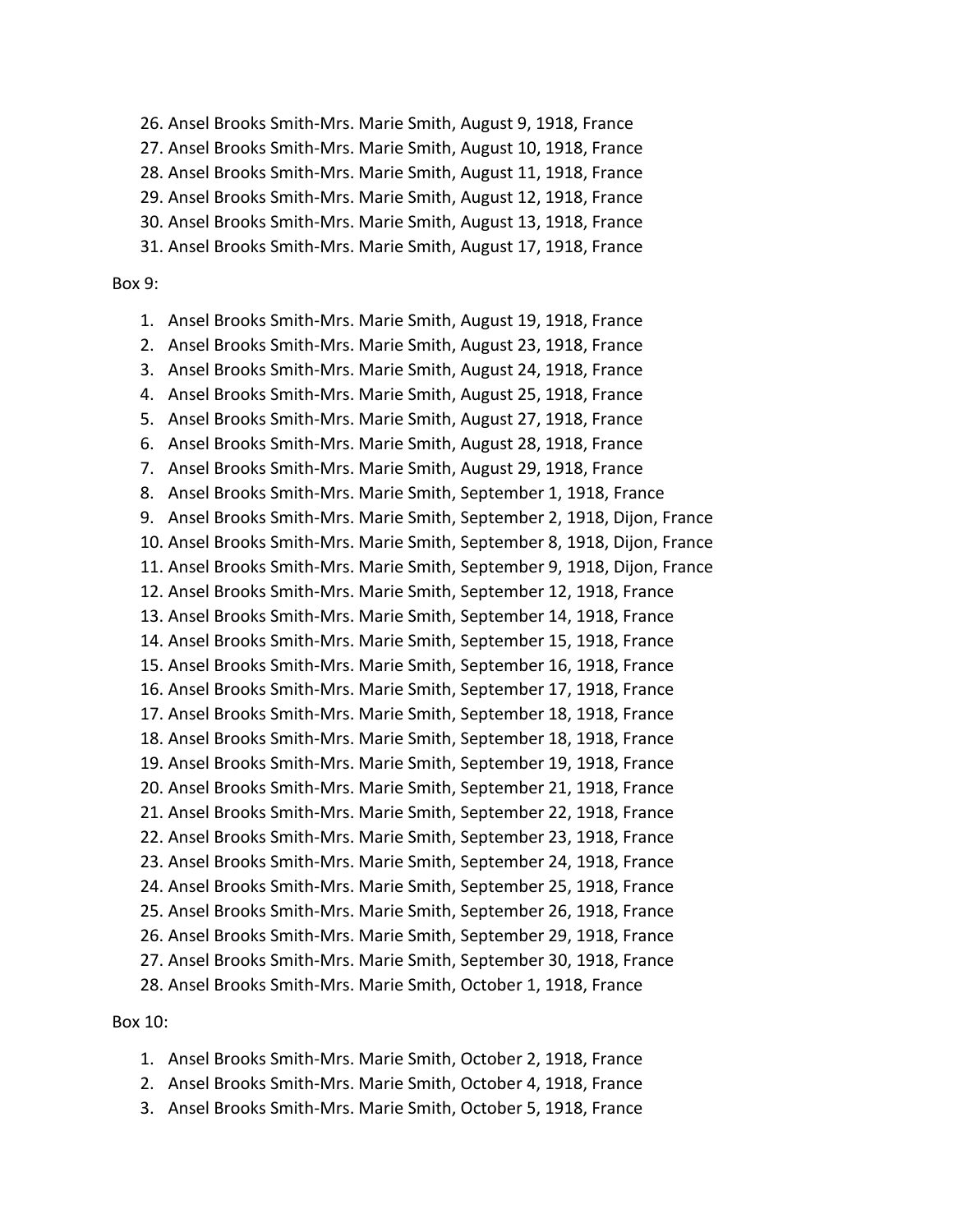4. Ansel Brooks Smith-Mrs. Marie Smith, October 7, 1918, France 5. Ansel Brooks Smith-Mrs. Marie Smith, October 8, 1918, France 6. Ansel Brooks Smith-Mrs. Marie Smith, October 9, 1918, France 7. Ansel Brooks Smith-Mrs. Marie Smith, October 10, 1918, France 8. Ansel Brooks Smith-Mrs. Marie Smith, October 12, 1918, France 9. Ansel Brooks Smith-Mrs. Marie Smith, October 13, 1918, France 10. Ansel Brooks Smith-Mrs. Marie Smith, October 15, 1918, France 11. Ansel Brooks Smith-Mrs. Marie Smith, October 17, 1918, France 12. Ansel Brooks Smith-Mrs. Marie Smith, October 21, 1918, France 13. Ansel Brooks Smith-Mrs. Marie Smith, October 23, 1918, France 14. Ansel Brooks Smith-Mrs. Marie Smith, October 24, 1918, France 15. Ansel Brooks Smith-Mrs. Marie Smith, October 25, 1918, France 16. Ansel Brooks Smith-Mrs. Marie Smith with note from Rosy, October 27, 1918, France 17. Ansel Brooks Smith-Mrs. Marie Smith, October 28, 1918, France 18. Ansel Brooks Smith-Mrs. Marie Smith, October 28, 1918, France 19. Ansel Brooks Smith-Mrs. Marie Smith, October 29, 1918, France 20. Ansel Brooks Smith-Mrs. Marie Smith, October 30, 1918, France 21. Ansel Brooks Smith-Mrs. Marie Smith, October 31, 1918, France 22. Ansel Brooks Smith-Mrs. Marie Smith, November 1, 1918, France 23. Ansel Brooks Smith-Mrs. Marie Smith, November 3, 1918, France 24. Ansel Brooks Smith-Mrs. Marie Smith, November 5, 1918, France 25. Ansel Brooks Smith-Mrs. Marie Smith, November 6, 1918, France 26. Ansel Brooks Smith-Mrs. Marie Smith, November 6, 1918, France 27. Ansel Brooks Smith-Mrs. Marie Smith, November 28, 1918, France 28. Ansel Brooks Smith-Mrs. Marie Smith, November 28, 1918, France 29. Ansel Brooks Smith-Mrs. Marie Smith, November 28, 1918, France 30. Ansel Brooks Smith-Mrs. Marie Smith, November 28, 1918, France

### Box 11:

1. Ansel Brooks Smith-Mrs. Marie Smith, November 8, 1918, France 2. Ansel Brooks Smith-Mrs. Marie Smith, November 9, 1918, France 3. Ansel Brooks Smith-Mrs. Marie Smith, November 10, 1918, France 4. Ansel Brooks Smith-Mrs. Marie Smith, November 11, 1918, France 5. Ansel Brooks Smith-Mrs. Marie Smith, November 13, 1918, France 6. Ansel Brooks Smith-Mrs. Marie Smith, November 16, 1918, France 7. Ansel Brooks Smith-Mrs. Marie Smith, November 17, 1918, France 8. Ansel Brooks Smith-Mrs. Marie Smith, November 18, 1918, France 9. Ansel Brooks Smith-Mrs. Marie Smith, November 19, 1918, France 10. Ansel Brooks Smith-Mrs. Marie Smith, November 20, 1918, France 11. Ansel Brooks Smith-Mrs. Marie Smith, November 21, 1918, France 12. Ansel Brooks Smith-Mrs. Marie Smith, November 22, 1918, France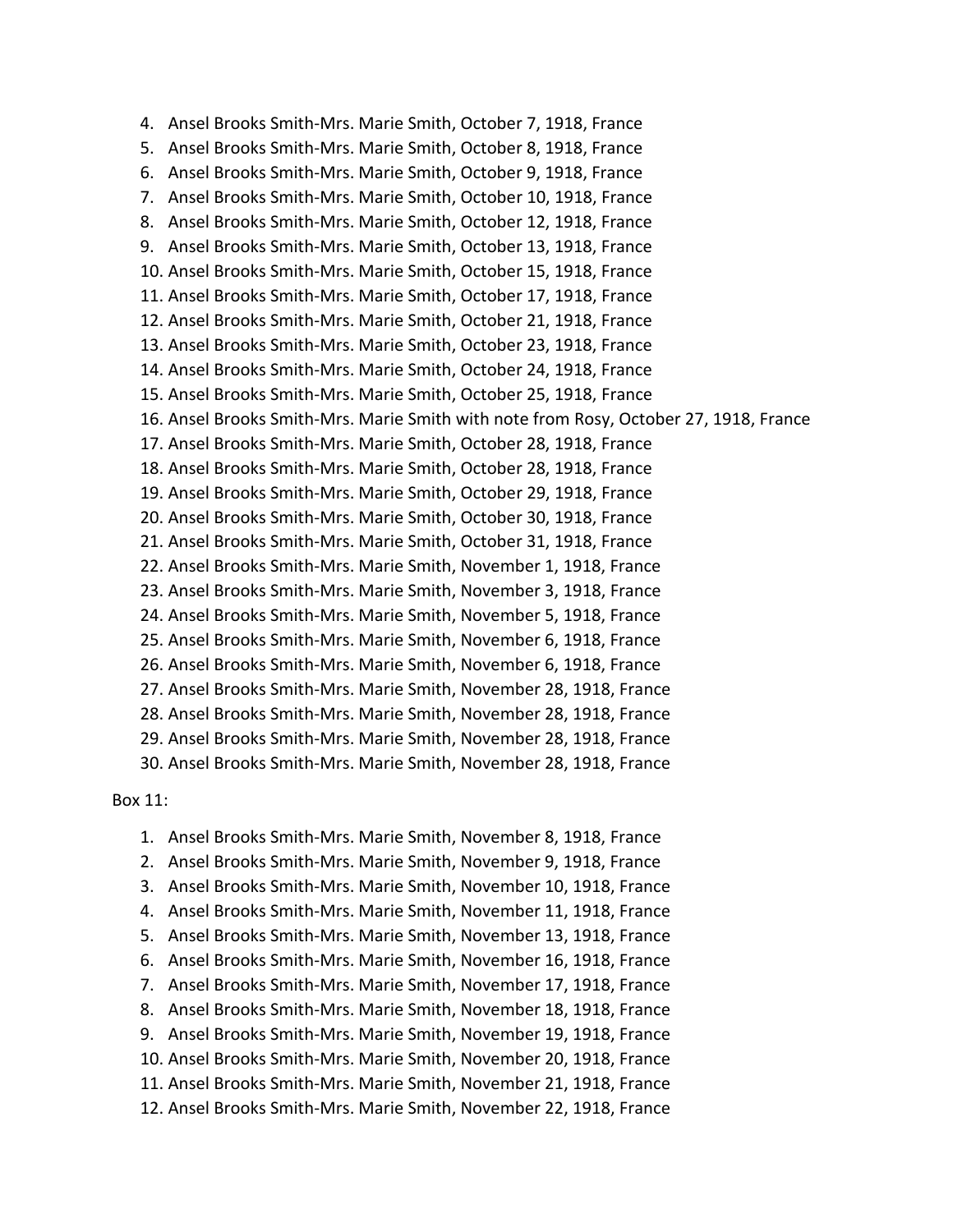- 13. Ansel Brooks Smith-Mrs. Marie Smith, November 23, 1918, France (completed letter on typewriter)
- 14. Ansel Brooks Smith-Mrs. Marie Smith, November 24, 1918, France
- 15. Ansel Brooks Smith-Mrs. Marie Smith, November 26, 1918, France
- 16. Ansel Brooks Smith-Mrs. Marie Smith, November 27, 1918, France
- 17. Ansel Brooks Smith-Mrs. Marie Smith, November 28, 1918, France
- 18. Ansel Brooks Smith-Mrs. Marie Smith, December 2, 1918, France
- 19. Ansel Brooks Smith-Mrs. Marie Smith, December 4, 1918, France
- 20. Ansel Brooks Smith-Mrs. Marie Smith, December 6, 1918, France
- 21. Ansel Brooks Smith-Mrs. Marie Smith, December 8, 1918, France
- 22. Ansel Brooks Smith-Mrs. Marie Smith, December 9, 1918, France
- 23. Ansel Brooks Smith-Mrs. Marie Smith, December 17, 1918, Coblenz, Germany
- 24. Ansel Brooks Smith-Mrs. Marie Smith, December 18, 1918, Coblenz, Germany
- 25. Ansel Brooks Smith-Mrs. Marie Smith, December 19, 1918, Coblenz, Germany
- 26. Ansel Brooks Smith-Mrs. Marie Smith, December 20, 1918, Coblenz, Germany

Box 12:

- 1. Ansel Brooks Smith-Mrs. Marie Smith, December 23, 1918 and December 24, 1918, Coblenz, Germany
- 2. Ansel Brooks Smith-Mrs. Marie Smith and Family, December 25, 1918, Coblenz, Germany
- 3. Ansel Brooks Smith-Mrs. Marie Smith, December 28, 1918, Coblenz, Germany (Mentions 1918 Spanish Flu Pandemic)
- 4. Ansel Brooks Smith-Mrs. Marie Smith, December 28, 1918, Coblenz, Germany (Mentions "Troubles with Fever")
- 5. Ansel Brooks Smith-Mrs. Marie Smith, December 31, 1918, Coblenz, Germany
- 6. Christmas Coupon, No Date Noted
- 7. White Star Line Stock Slip, No Date Noted
- 8. Envelope with Note written on Back, No Date Noted
- 9. Ansel Brooks Smith-Mrs. Marie Smith, January 3, 1919, Coblenz, Germany
- 10. Ansel Brooks Smith-Mrs. Marie Smith, January 4, 1919, Coblenz, Germany (Mentions Father having Flu-recovered)
- 11. Ansel Brooks Smith-Mrs. Marie Smith, January 6, 1919, Coblenz, Germany
- 12. Ansel Brooks Smith-Mrs. Marie Smith, January 7, 1919, Coblenz, Germany
- 13. Ansel Brooks Smith-Mrs. Marie Smith, January 9, 1919, Coblenz, Germany
- 14. Ansel Brooks Smith-Mrs. Marie Smith, January 10, 1919, Coblenz, Germany
- 15. Ansel Brooks Smith-Mrs. Marie Smith, January 11, 1919, Coblenz, Germany
- 16. Ansel Brooks Smith-Mrs. Marie Smith, January 15, 1919, Coblenz, Germany
- 17. Ansel Brooks Smith-Mrs. Marie Smith, January 17, 1919, Coblenz, Germany
- 18. Ansel Brooks Smith-Mrs. Marie Smith, January 18, 1919, Coblenz, Germany
- 19. Ansel Brooks Smith-Mrs. Marie Smith, January 19, 1919, Coblenz, Germany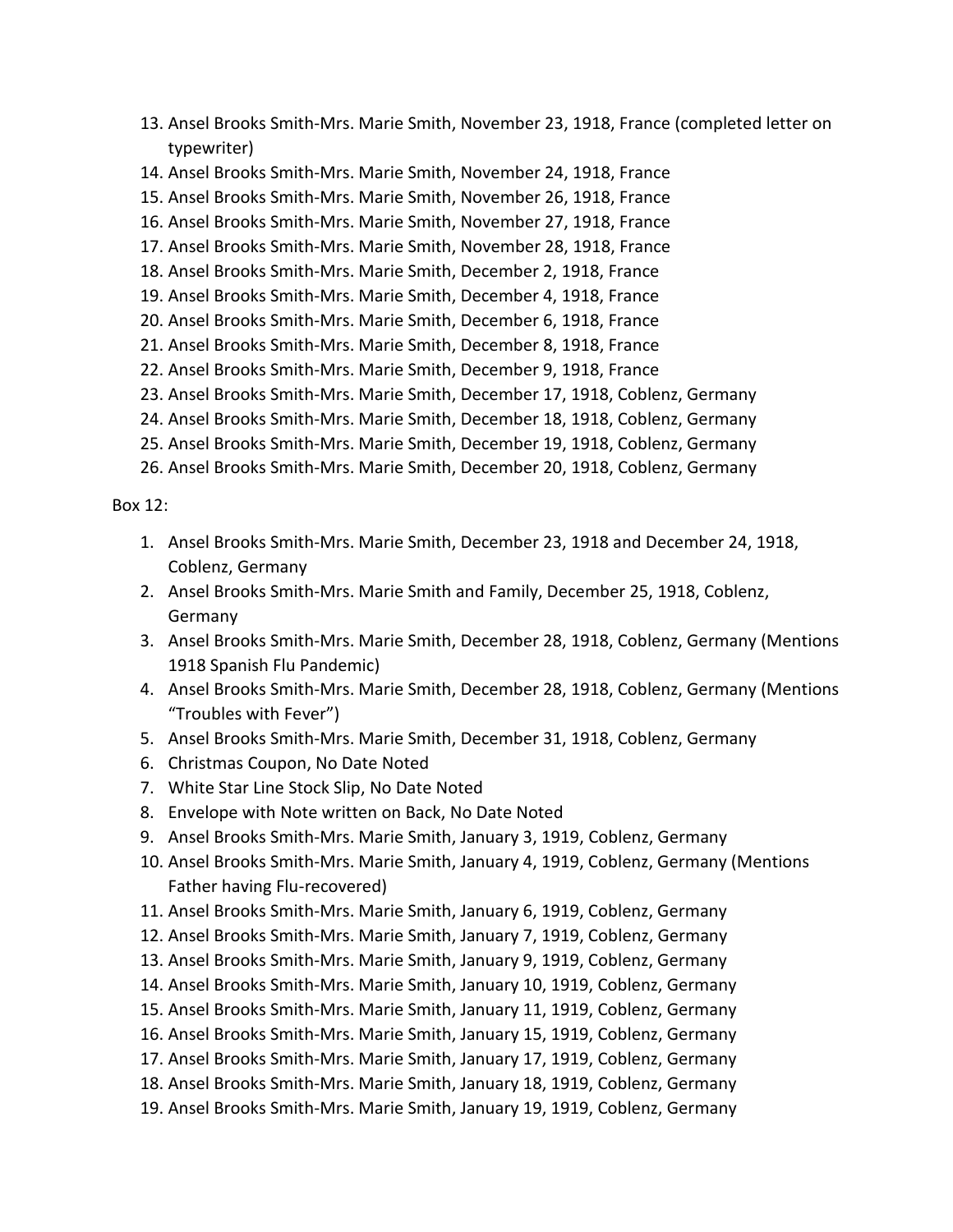20. Ansel Brooks Smith-Mrs. Marie Smith, January 21, 1919, Coblenz, Germany

21. Ansel Brooks Smith-Mrs. Marie Smith, January 23, 1919, Coblenz, Germany

22. Ansel Brooks Smith-Mrs. Marie Smith, January 25, 1919, Coblenz, Germany

23. Ansel Brooks Smith-Mrs. Marie Smith, January 26, 1919, Coblenz, Germany

## Box 13:

- 1. Ansel Brooks Smith-Mrs. Marie Smith, January 26, 1919, Coblenz, Germany
- 2. Ansel Brooks Smith-Mrs. Marie Smith, January 28, 1919, Coblenz, Germany
- 3. Ansel Brooks Smith-Mrs. Marie Smith, January 29, 1919, Coblenz, Germany (Mentions wife coming down with the Grippe (Spanish Flu))

4. Ansel Brooks Smith-Mrs. Marie Smith, January 30, 1919, Coblenz, Germany 5. Ansel Brooks Smith-Mrs. Marie Smith, January 31, 1919, Coblenz, Germany 6. Ansel Brooks Smith-Mrs. Marie Smith, February 2, 1919, Coblenz, Germany 7. Ansel Brooks Smith-Mrs. Marie Smith, February 6, 1919, Coblenz, Germany 8. Ansel Brooks Smith-Mrs. Marie Smith, February 6, 1919, Coblenz, Germany 9. Ansel Brooks Smith-Mrs. Marie Smith, February 7, 1919, Coblenz, Germany 10. Ansel Brooks Smith-Mrs. Marie Smith, February 8, 1919, Coblenz, Germany 11. Ansel Brooks Smith-Mrs. Marie Smith, February 9, 1919, Coblenz, Germany 12. Ansel Brooks Smith-Mrs. Marie Smith, February 10, 1919, Coblenz, Germany 13. Ansel Brooks Smith-Mrs. Marie Smith, February 12, 1919, Coblenz, Germany 14. Ansel Brooks Smith-Mrs. Marie Smith, February 15, 1919, Coblenz, Germany 15. Ansel Brooks Smith-Mrs. Marie Smith, February 16, 1919, Coblenz, Germany 16. Ansel Brooks Smith-Mrs. Marie Smith, February 17, 1919, Coblenz, Germany 17. Ansel Brooks Smith-Mrs. Marie Smith, February 18, 1919, Coblenz, Germany 18. Ansel Brooks Smith-Mrs. Marie Smith, February 21, 1919, Coblenz, Germany 19. Ansel Brooks Smith-Mrs. Marie Smith, February 23, 1919, Coblenz, Germany 20. Ansel Brooks Smith-Mrs. Marie Smith, February 26, 1919, Coblenz, Germany 21. Ansel Brooks Smith-Mrs. Marie Smith, February 27, 1919, Coblenz, Germany 22. Ansel Brooks Smith-Mrs. Marie Smith, February 28, 1919, Coblenz, Germany 23. Ansel Brooks Smith-Mrs. Marie Smith, March 5, 1919, Coblenz, Germany 24. Ansel Brooks Smith-Mrs. Marie Smith, March 15, 1919, Portillon, France 25. Ansel Brooks Smith-Mrs. Marie Smith, March 16, 1919, Portillon, France 26. Ansel Brooks Smith-Mrs. Marie Smith, March 21, 1919, Portillon, France

# Box 14:

- 1. Ansel Brooks Smith-Mrs. Marie Smith, March 22, 1919, Portillon, France
- 2. Ansel Brooks Smith-Mrs. Marie Smith, March 26, 1919, Portillon, France
- 3. Ansel Brooks Smith-Mrs. Marie Smith, March 27, 1919, Portillon, France
- 4. Ansel Brooks Smith-Mrs. Marie Smith, March 29, 1919, Portillon, France